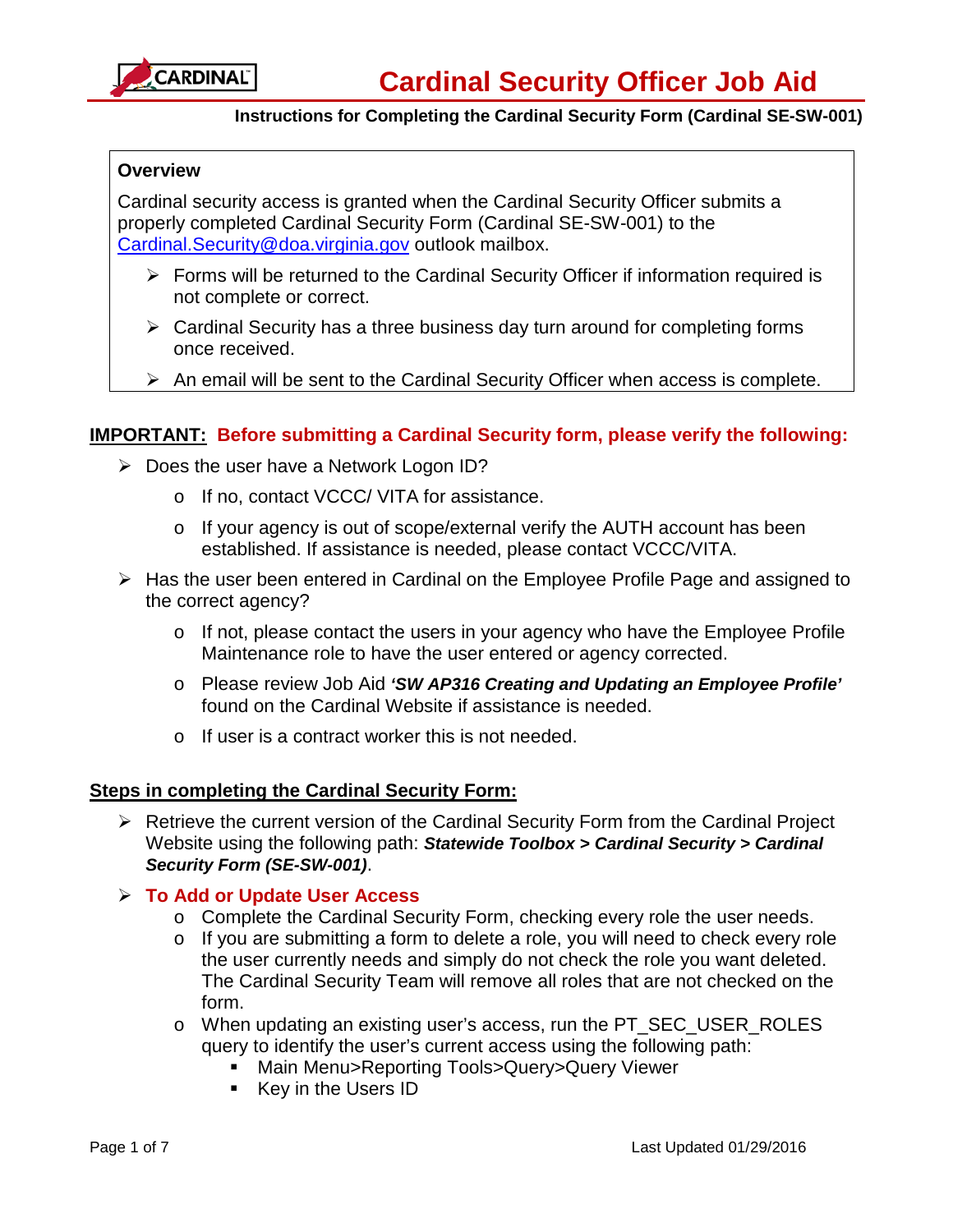

- o Job Aid for running query can be found on Cardinal Website.
- o Provide all required signatures user's, user's supervisor, Cardinal Security Officer and DOA Approver if conflicting roles or statewide roles are requested.
- o Scan form and email to [Cardinal.Security@doa.virginia.gov](mailto:Cardinal.Security@doa.virginia.gov) outlook mailbox.

# **To Lock Out User's Access**

- o Check the Lock Out Existing User box under the Security Action Requested section and complete the User Information section of the Cardinal Security Form, providing all signatures. Scan form and send to [Cardinal.Security@doa.virginia.gov](mailto:Cardinal.Security@doa.virginia.gov) outlook mailbox.
- o In lieu of the Cardinal Security Form the Cardinal Security Officer may send an email to lock out a Cardinal account. Include the user's name, user's Network ID, Business Unit, Department ID, Employee ID number, and copy the user's supervisor on the email. Send email to Cardinal. Security@doa.virginia.gov outlook mailbox.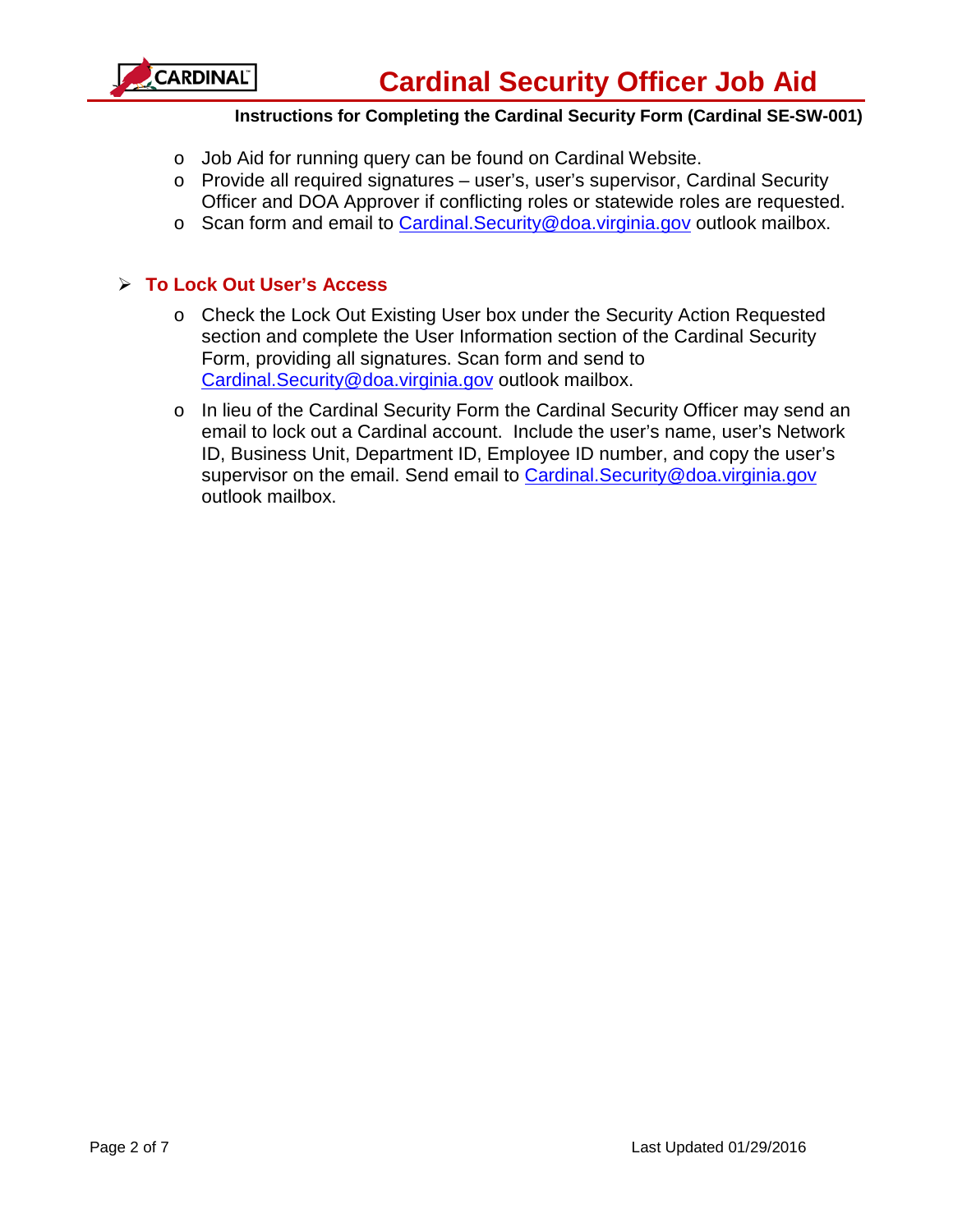

#### **Instructions for Completing the Cardinal Security Form (Cardinal SE-SW-001)**

Cardinal security access is granted when the Cardinal Security Officer submits a properly completed Cardinal Security Statewide Form (Cardinal SE-SW-001) to Cardinal.Security@doa.virginiag.gov outlook mailbox. The Cardinal website contains the most recent versions of the Security Form and Security Handbook.

#### **Security Access Entered By and Date**

| Security Access Entered By: |  | Date: |  |
|-----------------------------|--|-------|--|
|-----------------------------|--|-------|--|

**1 Do not enter information in these fields.** This section is used by the Cardinal Security Team once access is completed.

#### **Security Action Requested Section**

| New User Setup                             | Update Existing User                       | Lock Out Existing User            |
|--------------------------------------------|--------------------------------------------|-----------------------------------|
| (complete all applicable fields and roles) | (complete all applicable fields and roles) | (complete User Info Section Only) |

- **2 New User Setup** Check this box to create a new user logon account.
- **3 Updated Existing User** Check this box to update existing user account.
- **4 Lock Out Existing User** Check this box if access to Cardinal needs to be Locked Out.

#### **User Information Section** (Required for all users)

| <b>USER INFORMATION</b>                                                                                      |                                                     |  |  |  |  |
|--------------------------------------------------------------------------------------------------------------|-----------------------------------------------------|--|--|--|--|
| Name - Last, First, Middle Initial                                                                           | Email Address, e.g., first.last@agency.virginia.gov |  |  |  |  |
|                                                                                                              |                                                     |  |  |  |  |
| Employee ID:                                                                                                 | COV Network Logon ID:                               |  |  |  |  |
| User's Job Title:                                                                                            | Business Unit:<br>Department ID:                    |  |  |  |  |
| Is the User a contract worker? If so, check box and provide User's Supervisor Name and COV Network Logon ID: |                                                     |  |  |  |  |
| Supervisor Name:<br>Employee ID:                                                                             |                                                     |  |  |  |  |

- **5 Name** Last, First, Middle Initial **(ex: Doe, John B.)**
- **6 Email Address** Enter your email address (e.g., [John.Doe@agency.virginia.gov\)](mailto:John.Doe@agency.virginia.gov) Check Outlook if you are unsure.
- **7 Employee ID** Employee ID number is an 11 digit number that is generally composed of 2 leading zeroes and 2 (or more) zeros at the end (e.g., 00123456700). Leave blank for contract workers.
- **8 Network Logon ID**  Is what a user uses to logon to the Network.
- **9 User's Job Title** User's current job title. (e.g., Financial Services Specialist)
- **10 Business Unit**  5 digit code for each agency (e.g., DOA-15100, VDOT-50100)
- **11 Department ID** Enter your agency Department ID for your area.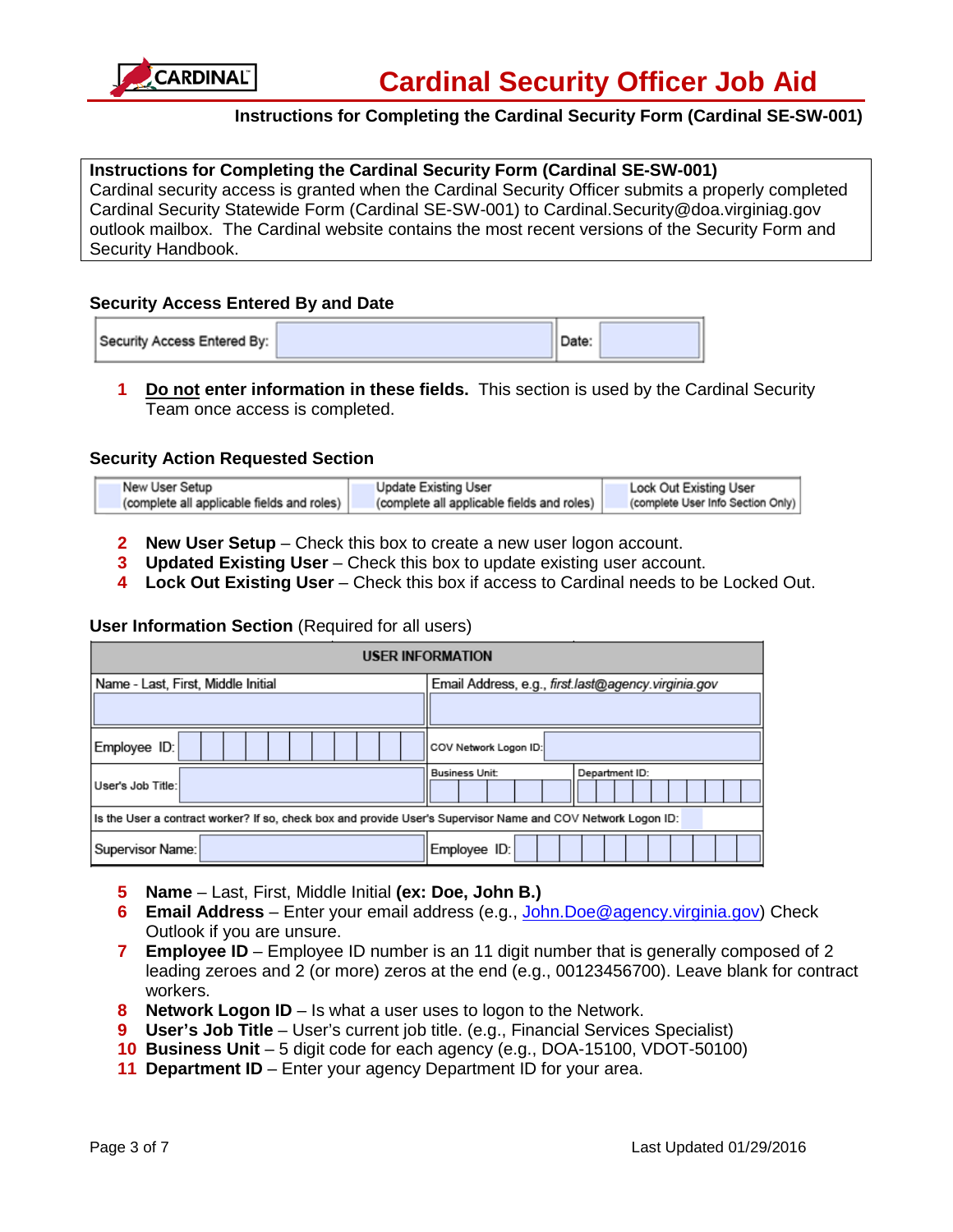

**12 Check box if contract worker?** - Check this box only if the user is a contract worker (e.g., non-salaried without an Employee ID). If yes, enter the Supervisor's Name and Employee ID number.

#### **User Setup** (Required for all users)

| <b>USER SETUP</b>                                                                                                                                                                                                                                             |                          |  |                                                          |                          |  |  |
|---------------------------------------------------------------------------------------------------------------------------------------------------------------------------------------------------------------------------------------------------------------|--------------------------|--|----------------------------------------------------------|--------------------------|--|--|
| REQUIRED: ROW LEVEL SECURITY-Use drop down list to choose the correct Row Level Security permission list. Only one per<br>user (a user can only view, enter, or process transactions for Business Units included in their Row Level Security permission list) |                          |  |                                                          |                          |  |  |
| Business Units<br>10000 to<br>59999:                                                                                                                                                                                                                          | <select one=""></select> |  | TIBusiness Units Í<br>$\overline{=}$ 60000 to<br>199999: | <select one=""></select> |  |  |

- 13 Row Level Security Use drop down list to choose the correct Row Level Security permission list. Only one per user. (A user can only view, enter, or process transactions for Business Units included in their Row Level Security permission list). (e.g., If your agency Business Unit is 12200, you will choose the first drop down box because your Business Unit number falls between 10000 to 59999).
	- o The choices for Business Unit 12200 are:
		- 12200-V\_R\_12200\_USERS
		- **12200-V\_R\_DPB\_STATEWIDE**
	- o Agencies Cardinal Security Officers will have a list of Row Level Security permissions for their agency to determine the correct access for each user.

| If user is an Expenses Approver, please select which expense profile is<br>needed. May leave blank if user is a Supervisor or backup approver: | Agency Head | <b>Fiscal Officer</b>              |  |  |
|------------------------------------------------------------------------------------------------------------------------------------------------|-------------|------------------------------------|--|--|
| Check box if profile is to be removed from existing user.                                                                                      |             | DOA Pre Audit (DOA Only-Statewide) |  |  |
| If Agency Head or Fiscal Officer, enter<br><b>Business Unit(s) and Department ID</b><br>number(s) user approves.                               |             |                                    |  |  |

- **14 Expenses Approver Profiles –** If user is an Expenses Approver and need a profile for transactions to route based on Department IDs, please check only one profile per user. You must supply the Department ID Numbers user approves for Agency Head and Fiscal Officer. If user needs ALL Department ID Numbers, key in the word 'ALL' then the agency name
- **15 Removal of Expense Profile** If expense profile is no longer needed on user setup, please check box to have it removed.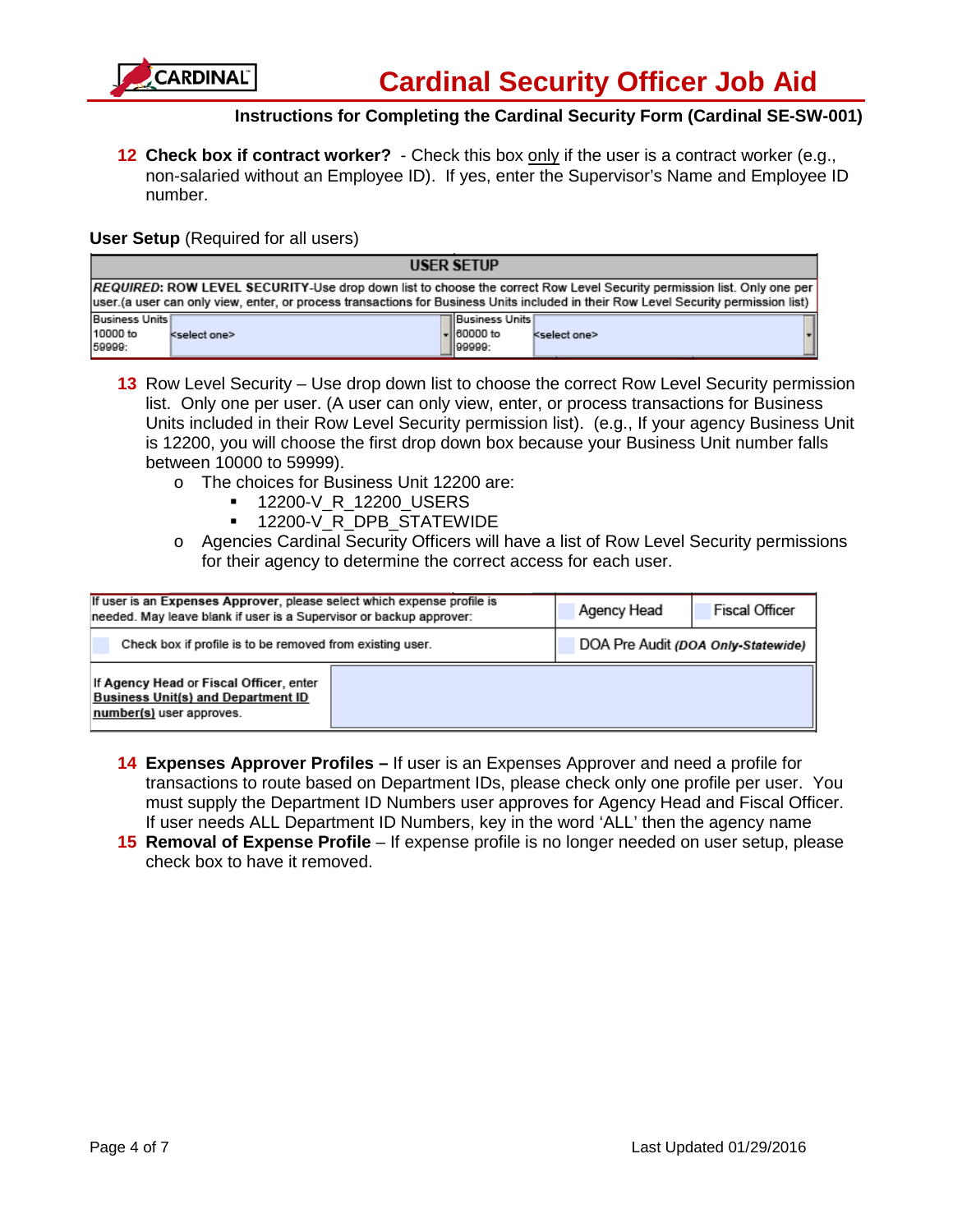

#### **Functional Area Roles Section**

This Section lists the roles available by Functional Area. Refer to the Cardinal Security Handbook on the Cardinal Project Website for information about Cardinal Roles and security.

#### **17 Accounts Payable** (check all roles requested)

| Accounts Payable (check all roles requested)                                                                                  |                               |                                         |  |  |  |
|-------------------------------------------------------------------------------------------------------------------------------|-------------------------------|-----------------------------------------|--|--|--|
| <b>Vendor Conversation Processor</b>                                                                                          | <b>Voucher Processor</b>      | Special Voucher Processor               |  |  |  |
| Voucher Approver*                                                                                                             | Final Voucher Approver*       | Voucher Upload Error (Interfacing Only) |  |  |  |
| Payment Reconciler                                                                                                            | 1099 Administrator            | Expense Employee                        |  |  |  |
| <b>Expense Processor</b>                                                                                                      | Employee Profile Maintenance  | Expense Approver                        |  |  |  |
| Expense Reassign                                                                                                              | Secure Payment Reporter       | Petty Cash Processor                    |  |  |  |
| Payment Cash Configurator                                                                                                     | Workflow System Administrator | EDI Viewer (Tier II and Tier III Only)  |  |  |  |
| Department of Accounts Only Statewide Roles:                                                                                  |                               | Vendor Maintenance Specialist           |  |  |  |
| <b>EDI Coordinator</b>                                                                                                        | Payment Processor             | Special Payment Processor               |  |  |  |
| <b>Banking Configurator</b>                                                                                                   | Paycycle Configurator         | Travel Expense Configurator             |  |  |  |
| DOA Special Paycycle Processor                                                                                                | Statewide Pre Audit Approver  | Voucher Spreadsheet Processor           |  |  |  |
| Voucher Spreadsheet Approver                                                                                                  | Payment Cash Trans Override   | Oversight Viewer                        |  |  |  |
| *If Voucher or Final Voucher Approver,<br>enter Accounts Payable Business Unit<br>number(s) user approves.                    |                               |                                         |  |  |  |
| *DJJ, DBHDS, Treasury, DOA & CSA<br>ONLY-If Voucher or Final Voucher Approver,<br>also enter Dept ID number(s) user approves. |                               |                                         |  |  |  |

• **Voucher Approver\* and Final Voucher Approver\*role** – if checked you must list the **Accounts Payable Business Unit Numbers** user approves. **DJJ, DBHDS, Treasury, DOA and CSA ONLY** must also list the **Department ID Numbers** user approves.

• **AP Department of Accounts Only Statewide Roles** – Are not available to agencies. These roles may only be selected by Department of Accounts (DOA) users.

#### **18 Accounts Receivable** (check all roles requested)

| Accounts Receivable (check all roles requested)          |                                              |  |  |  |
|----------------------------------------------------------|----------------------------------------------|--|--|--|
| <b>Funds Receipts Processor</b>                          | <b>Funds Receipts Manager</b>                |  |  |  |
| Funds Receipts Processor for Multiple GL BU (Restricted) | Funds Receipts Manager Multi BU (Restricted) |  |  |  |

• **AR Restricted Roles** – Refer to Security Handbook for required signatures.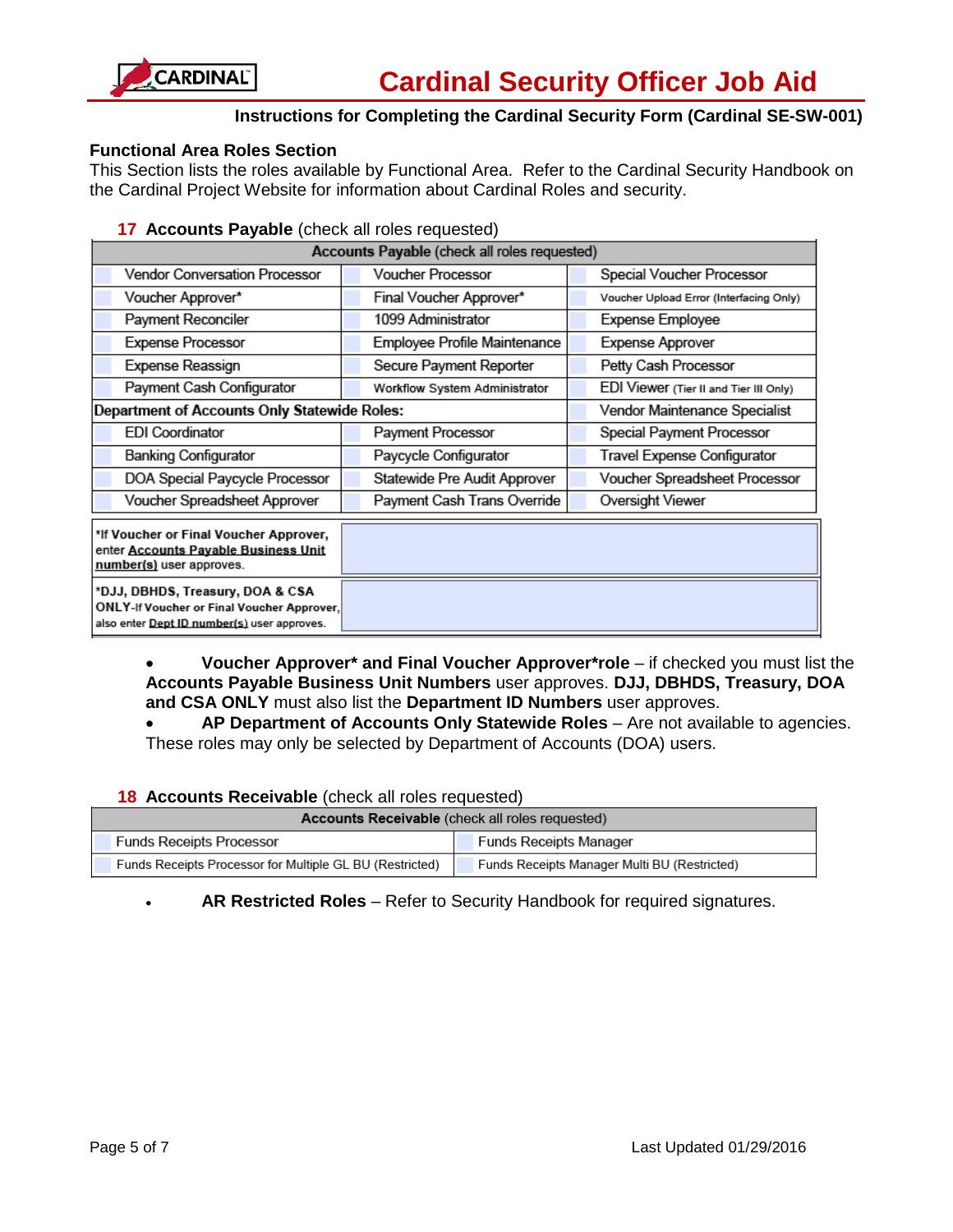

#### **19 General Ledger** (check all roles requested)

| General Ledger (check all roles requested)                                                                              |                                 |                                 |  |  |  |
|-------------------------------------------------------------------------------------------------------------------------|---------------------------------|---------------------------------|--|--|--|
| Journal Processor                                                                                                       | Journal Processor - Interfacing | Journal Approver*               |  |  |  |
| Agency Chartfield Administrator                                                                                         | <b>Budget Processor</b>         | <b>Budget Approver</b>          |  |  |  |
| GL nVision Executer (BOA&DOA Only)                                                                                      | CAFR Processor (BOA&DOA Only)   |                                 |  |  |  |
| Department of Accounts Only Statewide Roles:                                                                            |                                 |                                 |  |  |  |
| Statewide Journal Approver                                                                                              | Statewide ChartField Admin      | GL Tree Combo Maintenance       |  |  |  |
| Statewide GL Sys Administrator                                                                                          | Statewide GL Sys Processor      | Statewide Budget Administrator  |  |  |  |
| Statewide Budget Processor                                                                                              | Statewide Budget Approver       | GL Revenue Reporter (Tax & DOA) |  |  |  |
| DOA Journal Bypass                                                                                                      |                                 |                                 |  |  |  |
| *If Journal Approver, enter General Ledger<br>Business Unit Number(s) user approves.                                    |                                 |                                 |  |  |  |
| *DJJ, DBHDS, Treasury, DOA, and CSA<br>ONLY - If Journal Approver, also enter<br>Department ID number(s) user approves. |                                 |                                 |  |  |  |

- **Journal Approver\* role –** if checked you must list the **General Ledger Business Unit Numbers** user approves. **DJJ, DBHDS, Treasury, DOA and CSA ONLY** must also list the **Department ID Numbers** user approves.
- **Restricted Roles** require additional approval signatures. (check security handbook)
- **GL Department of Accounts Only Statewide Roles** Are not available to agencies. These roles may only be selected by Department of Accounts (DOA) and Tax users.

#### **20 Additional Roles**

| <b>Additional Roles</b>    |  |                                |  |                            |
|----------------------------|--|--------------------------------|--|----------------------------|
| Cardinal Viewer            |  | Cardinal Reporter              |  | <b>X</b> PeopleSoft User   |
| BI Adhoc User (Restricted) |  | APA Audit Special (Restricted) |  | Audit Inquiry (Restricted) |

- **Prechecked roles** on the form will be given to all users.
- **Restricted roles** require additional approvals; please refer to the Cardinal Security Handbook for additional information.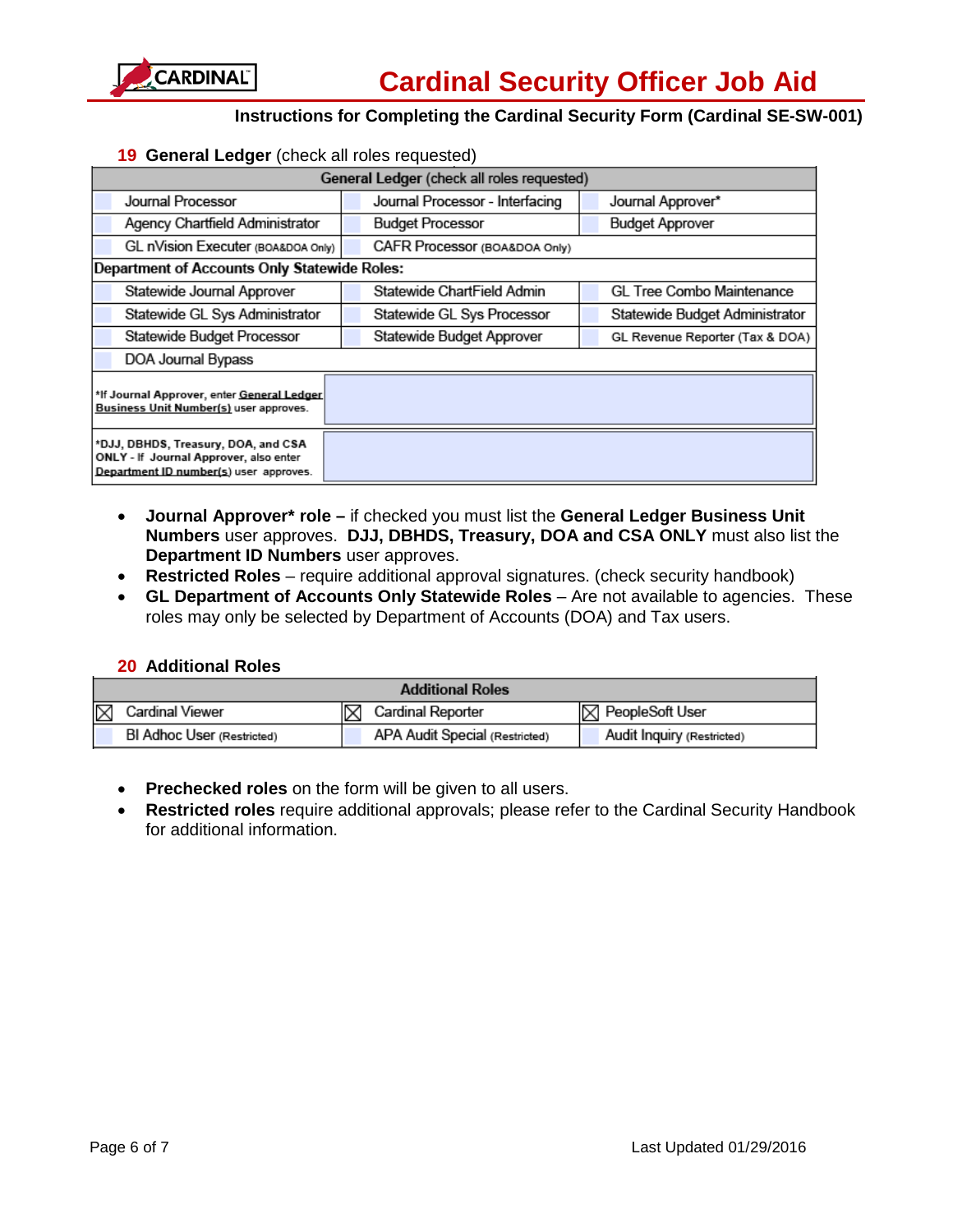

#### **21 Signatures / Approvals.**

| Signatures / Approvals                                                                                                                                                                                                                              |  |                                                                                                                                                                                                                                                                                                       |      |  |  |
|-----------------------------------------------------------------------------------------------------------------------------------------------------------------------------------------------------------------------------------------------------|--|-------------------------------------------------------------------------------------------------------------------------------------------------------------------------------------------------------------------------------------------------------------------------------------------------------|------|--|--|
| By signing below, I acknowledge that I understand transactions added/<br>updated in the Cardinal system should be in accordance with the<br>Commonwealth Accounting Policy and Procedures Manual Cardinal<br>Topics 20310 and Cardinal Topic 70220. |  | By signing below, I certify that the Cardinal access requested for this<br>user is necessary to perform his/her current job responsibilities. I also<br>acknowledge this request is in accordance with the Commonwealth<br>Accounting Policies and Procedures Manual Cardinal Topics 20310 and 70220. |      |  |  |
| User Name<br>Date                                                                                                                                                                                                                                   |  | <b>Supervisor Name</b>                                                                                                                                                                                                                                                                                | Date |  |  |
| User Signature (sign above)                                                                                                                                                                                                                         |  | Supervisor Signature (sign above)                                                                                                                                                                                                                                                                     |      |  |  |
| I have reviewed this request for access and certify it is in accordance with the Commonwealth Accounting Policies and Procedures Manual<br>Cardinal Topic 20310, Cardinal Topic 70220, and the Cardinal Security Handbook.                          |  |                                                                                                                                                                                                                                                                                                       |      |  |  |
| Cardinal Security Officer Name                                                                                                                                                                                                                      |  | Date                                                                                                                                                                                                                                                                                                  |      |  |  |
| Cardinal Security Officer Signature (sign above)                                                                                                                                                                                                    |  |                                                                                                                                                                                                                                                                                                       |      |  |  |

- Certification statement User's Name, Signature and Date.
- Certification statement Supervisor's Name, Signature and Date.
- Certification statement Your agency's Cardinal Security Officer Name, Signature and Date.

#### **22 Segregation of Duties Exception Approval.**

| Segregation of Duties Exception Approval - Are Conflicting Roles Identified? |      | Yes and Approval Signature Below. |  |  |  |
|------------------------------------------------------------------------------|------|-----------------------------------|--|--|--|
| Department of Accounts Segregation of Duties Approval:                       |      |                                   |  |  |  |
| DOA Director of General Accounting Name                                      | Date |                                   |  |  |  |
| DOA Director of General Accounting Signature (sign above)                    |      |                                   |  |  |  |

As a general rule, SOD role combinations will not be granted to Cardinal users. Exceptions can be requested for agencies where limited staffing is available or special circumstances exist. Before completing or submitting a security form where an SOD role combination conflict is being requested for a user, the agency should first complete the following steps in order to obtain approval for an agency SOD conflict exception.

- $\triangleright$  Submit a written request to DOA's Director of General Accounting (email[:gacct@doa.virginia.gov\)](mailto:gacct@doa.virginia.gov) that includes:
	- o Exception requested
	- o Justification for the exception
	- o Description of the internal control implemented by the agency to mitigate the lack of segregation of duties
	- o Approval (signature) from your Agency Head